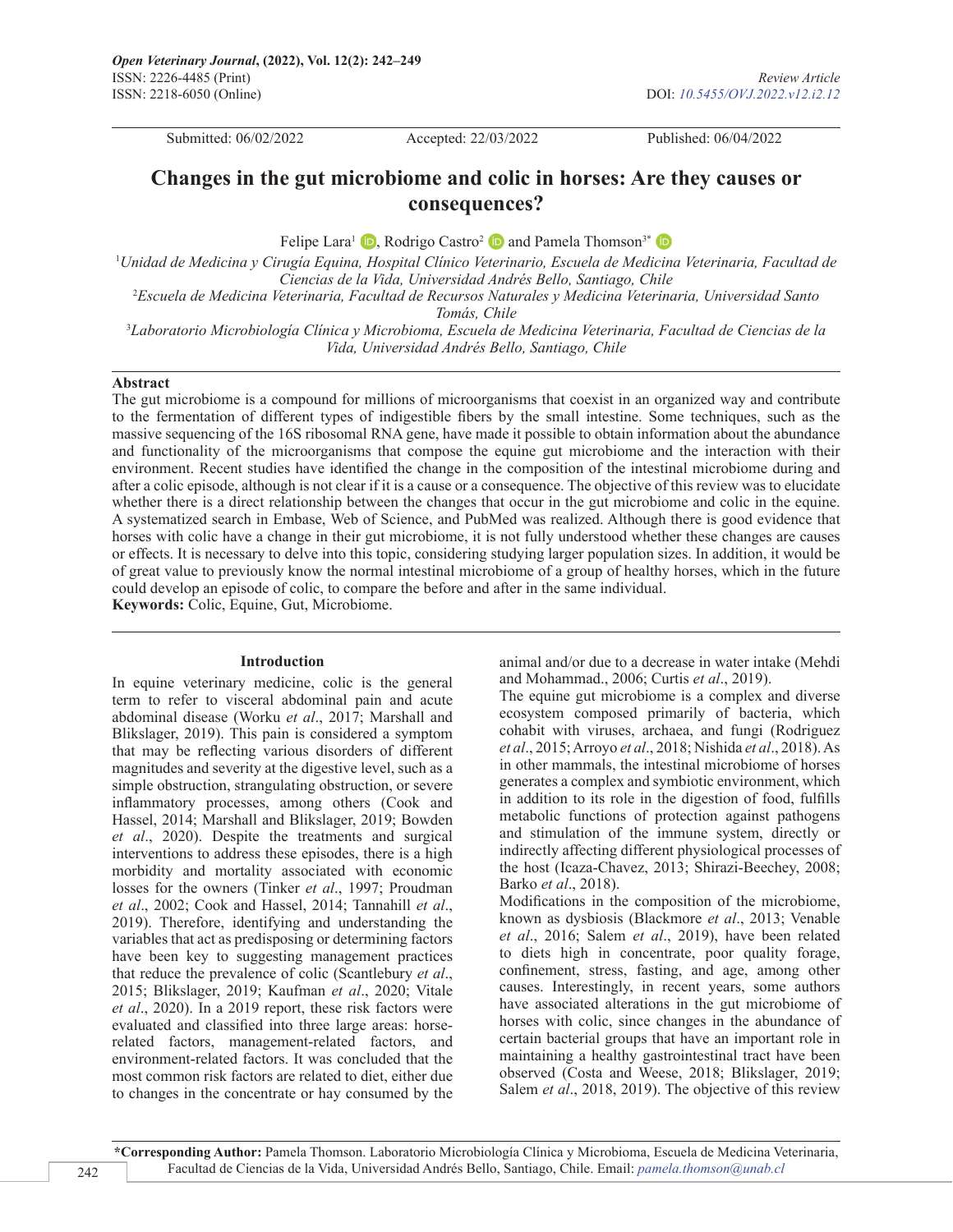was to elucidate whether there is a direct relationship between the changes that occur in the intestinal

microbiome and colic in equines.

# *Gut microbiome*

The equine gastrointestinal tract is made up of a complex consortium of microorganisms called the microbiome, which plays an important role in both health and disease. It is estimated that there are about 1015 microorganisms that compose it, with about 160 described species (Stewart *et al*., 2018, 2019).

The equine gut microbiome colonization process begins at birth, where the neonates acquire the first microorganisms occurring through the birth canal, for the direct contact with the mother and later for the contact with the environment (Barko *et al*., 2018). In humans and horses, it has been shown that the assembly and establishment of the gut microbiome are essential for proper growth and development (Mueller *et al*., 2015; Matsuki *et al*., 2016). The first colonizers are facultative anaerobic bacteria, such as Enterobacteriales, *Enterococcus*, and *Streptococcus*; these bacteria will consume the oxygen present in the intestinal lumen, creating an anaerobic environment that will allow the growth of strict anaerobes, such as *Bacteroides* and *Clostridium* (Dougal *et al*., 2014; Lindenberg *et al*., 2019).

The equine gut microbiome is totally different in the first months of life from that existing or established in adulthood, which related to the intake of colostrum, milk, coprophagia, and/or the incorporation of fiber in the diet (Costa and Weese, 2018). In a study conducted in foals and their mothers, a marked stabilization of the gut microbiome was observed around day 50 postpartum, which was associated with the gradual introduction of the adult diet well before weaning. The early microbiome was characterized by bacteria previously identified in the milk and birth canal, while from day 50 there was a significant increase in certain anaerobic species capable of fermenting fiber (Lindenberg *et al*., 2019). Apparently, the diversity of species decreases with age, determined by a study concluding that horses between 19 and 28 years have lower bacterial richness compared to younger horses (Dougal *et al*., 2014). Venable *et al*. (2016) support the idea that the aging process in the horse generates a reduction in microbial diversity. Another study conducted on fecal samples found that the group made up of old horses had a higher relative abundance of the Proteobacteria phylum compared to the control group (Morrison *et al*., 2018).

The use of culture-independent identification methods, such as the massive sequencing of 16S ribosomal RNA gene, allowed obtaining information about the abundance and functionality of the microorganisms that compose the equine gut microbiome and the interaction with their environment (Costa and Weese, 2012). Most of these studies have been carried out from stool samples, being representative of the microbiome present

in the large intestine, mainly in the caecum (Venable *et al*., 2016; Salem *et al*., 2019). In healthy adult horses, the microbial profiles that have been found are mostly represented by bacteria from the phyla Firmicutes (44%) and Bacteroidetes (38%), followed by Spirochaetes (2.5%), Fibrobacter (2.0%), Proteobacteria (0.8%), and Tenericutes (0.5%) (Stewart *et al*., 2019). On the contrary, other studies indicate that the most abundant phylum in healthy horses is Bacteroidetes, followed by Firmicutes*,* Verrucomicrobia, and methanogenic archeas (Costa and Weese, 2018; Kauter *et al*., 2019; Stewart *et al*., 2019). However, some studies have concluded that bacteria belonging to the phylum Firmicutes outnumber Bacteroidetes in a ratio of 4:1, in contrast to current data reporting that this ratio is 1: 1. Indeed, these differences may be influenced by factors such as geographic location, race, diet, intestinal segment, methodological differences in the DNA extraction technique, and even the sequencing platform used (Costa *et al*., 2012; Dougal *et al*., 2013; Ericsson *et al*., 2016; Kauter *et al*., 2019) (Table 1).

Additionally, some reports indicate that the microbiome is diverse and multifunctional throughout the gastrointestinal tract, which is related to the physiology of each segment. In general, the richness and diversity are much greater in the large intestine than in the stomach and small intestine. At the edge level, the Proteobacteria is dominant in the ileum, while Firmicutes and Bacteroides are abundant in the large intestine (Dougal *et al*., 2013; Abreu and Taga, 2016; Liu *et al*., 2019).

One of the main activities of the gut microbiome is to contribute to the fermentation of various types of indigestible fibers by the small intestine. Horses, as nonruminant herbivores, depend largely on the colon and the caecum to carry out fermentation processes where fibrolytic bacteria, mainly anaerobic, are capable of depolymerizing pectin, starch, cellulose, and hemicellulose to their respective monosaccharides through the Embden Meyerhoff pathway (Jassmin and Andrews, 2009). This activity results in the release of short-chain fatty acids (SCFA), such as butyrate, propionate, and acetate (Tazoe *et al*., 2008; Carpuso, 2016; Cerqueira *et al*., 2020). Butyrate has been shown to affect the growth and differentiation of colonocytes and has a positive role in reducing inflammation at the intestinal level (Zimmerman *et al*., 2012; Louis *et al*., 2014; Chung *et al*., 2017, Thomson *et al*., 2018; Chen *et al*., 2020). In addition, it has a direct impact on the development and activity of the immune system, considering that the intestinal epithelium represents a stable barrier between the lymphoid tissue and the microbiome itself (Janssen and Kersten, 2015; Tamburini *et al*., 2016; Thaiss *et al*., 2016). It is important to understand that microbial interactions are key to shaping the composition of the gut microbiome, where competition for nutrients is commonly observed (Rakoff-Nahoum *et al*., 2014; Abreu and Taga, 2016;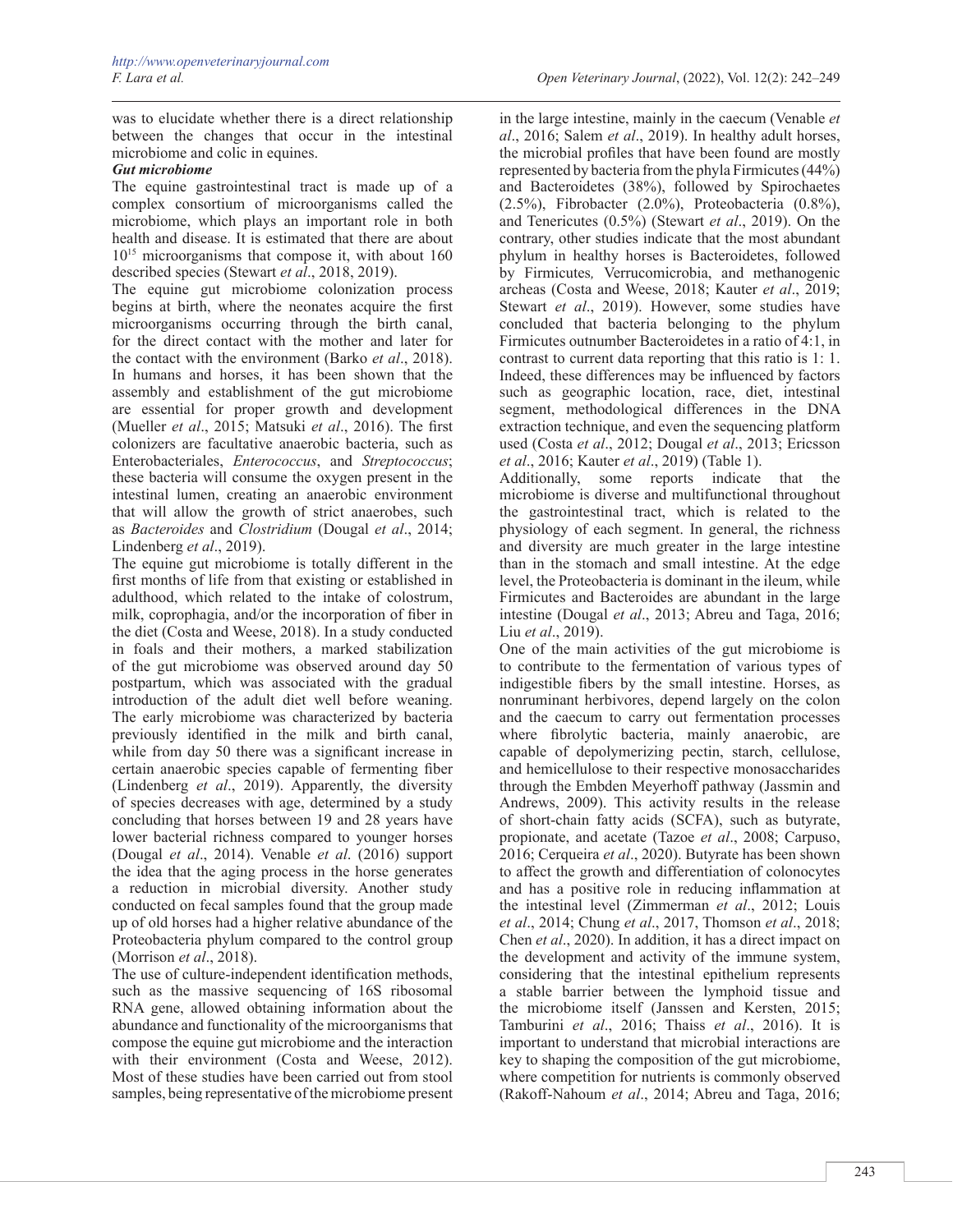| <b>Study group</b>                           | <b>HE</b>                                              | <b>IDE</b>                                              | N° of equines<br>evaluated (HE/IDE) | Reference             |
|----------------------------------------------|--------------------------------------------------------|---------------------------------------------------------|-------------------------------------|-----------------------|
| Donkeys                                      | Firmicutes, Bacteroidetes                              | Uninformed                                              | 5/0                                 | Liu et al., 2019      |
| Sport horses                                 | Spirochaetes, Tenericutes,<br><b>Firmicutes</b>        | Uninformed                                              | 185/0                               | Mach et al., 2020     |
| Sport horses without or<br>with diarrhea     | Bacteoidetes.<br>Verrucomicrobia,<br><b>Firmicutes</b> | Bacteroidetes.<br>Proteobacterias.<br><b>Firmicutes</b> | 45/5                                | McKinney et al., 2020 |
| Thoroughbred horses<br>without or with colic | <b>Bacteoidetes Firmicutes</b>                         | <b>Firmicutes</b>                                       | 24/28                               | Park et al., 2021     |
|                                              |                                                        | <b>Bacteroidetes</b>                                    |                                     |                       |
| Horses managed at pasture                    | Bacteoidetes, Firmicutes,<br>Spirochaetes              | Uninformed                                              | 7/0                                 | Salem et al., 2018    |
| Sport horses without or<br>with colic        | Bacteoidetes Firmicutes.<br>Fibrobacteres              | <b>Firmicutes</b>                                       | 5/9                                 | Salem et al., 2019    |
|                                              |                                                        | Bacteroidetes.<br>Fibrobacteres                         |                                     |                       |
| Horses without or with<br>colic              | Bacteoidetes Firmicutes.<br><b>Fibrobacteres</b>       | <i>Firmicutes</i>                                       | 30/17                               | Stewart et al., 2018  |
|                                              |                                                        | Bacteroidetes.<br>Fibrobacteres                         |                                     |                       |
| Horses with colic                            | Uninformed                                             | Firmicutes,<br>Bacteroidetes,<br>Spirochaetes           | 0/17                                | Stewart et al., 2020  |
| Horses without or with<br>colic              | <b>Firmicutes</b>                                      | <b>Bacteoidetes</b>                                     | 6/10                                | Costa et al., 2012    |
|                                              | Bacteroidetes.<br>Proteobacteria                       | Firmicutes.<br>Proteobacteria                           |                                     |                       |

**Table 1.** Relative abundance of the main intestinal bacterial phyla reported for healthy equines (HE) and intestinal disease equines (IDE).

Sung *et al*., 2017). These interactions are dependent on the chemical nature of dietary compounds and could influence health, according to the different SCFA profiles that each individual manifests (Medina *et al*., 2017; Adamberg *et al*., 2018; Thomson *et al*., 2018). The diet is the main factor that contributes to gut microbiome modification in horses (Willing *et al*., 2009; Daly *et al*., 2012; Steelman *et al*., 2012; Destrez *et al*., 2015, 2019; Hansen *et al*., 2015; Harlow *et al*., 2015; Venable *et al*., 2017; Barko *et al*., 2018).

# *Alterations of gut microbiome*

In human and animal patients, it has been observed that losses of microbiome homeostasis, or dysbiosis, are associated with some diseases, which are explained by the imbalance and loss of some bacterial species (Núñez *et al*., 2021). An example of this is inflammatory bowel disease, which contains Crohn's disease and ulcerative colitis, in addition to metabolic syndrome and irritable bowel disease and chronic relapsing *Clostridium difficile* infection (Icaza-Chavez, 2013; Zhou *et al*., 2017; Costa and Wesse, 2018; Barko *et al*., 2018). One of the strongest links between irritable bowel syndrome (IBS) and intestinal microbiome was indicated in a study where fecal matter was transplanted from human subjects with IBS to healthy mice, observing that the mice showed changes associated with the disease, such as impaired intestinal motility, increased permeability of the intestine, and visceral hypersensitivity (Crouzet *et al*., 2013).

Currently, there is little research evaluating the relationship between the intestinal microbiome and colic in horses; one of them was carried out by Venable *et al*. (2013), where they analyzed fecal samples obtained from thoroughbred horses during the colic episode, and compared them with those obtained 30 and 90 days later; they reported an increase in the relative abundance of *Clostridium phytofermentans* and *Bacteroides* sp. in all samples obtained during colic, compared to samples collected at 30 and 90 days after the episode. Other studies mention that colicky horses have a significantly higher percentage of *Clostridioides difficile* compared to healthy horses (Niwa *et al*., 2013; Schoster *et al*., 2019). In this regard, Nomura *et al*. (2020) relate the administration of antimicrobials in hospitalized horses with diarrhea caused by *C. difficile*, where a clear increase in this species has been observed. Undoubtedly, among all the external factors that generate changes in the gut microbiome, the administration of antibiotics could have the most serious consequences (Jalanka-Tuovinen *et al*., 2011) since it favors the rapid proliferation of pathogenic bacteria (Britton and Young, 2014; Theriot *et al*., 2016).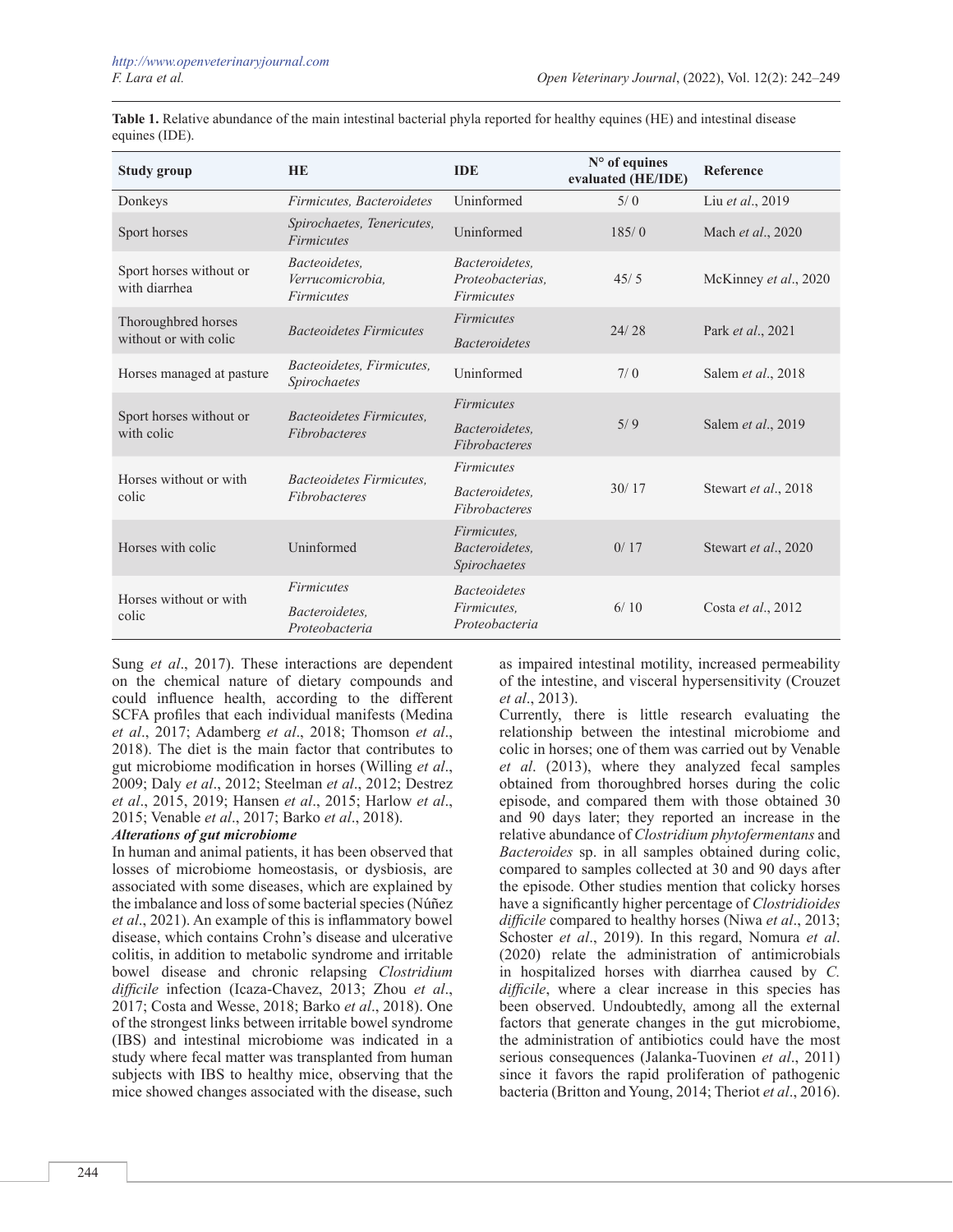In equine clinical practice, the oral administration of antibiotics can induce dysbiosis, which often results in diarrhea and colitis (Barr *et al*., 2012; Diab *et al*., 2013; Liepman, 2015). Indirectly, the administration of the fecal transplantation from a healthy donor horse to a patient with diarrhea has made it possible to generate a causal relationship between the composition of the microbiome and disease (McKinney *et al*., 2020, 2021) situation that has been reported in human patients (Coignard *et al*., 2006; Kachrimanidou and Tsintarakis 2020; Núñez *et al*., 2021; Thomson *et al*., 2021).

It has been shown that the diversity of species decreases in horses with colic, showing significant differences in 46 of 304 identified operational taxonomic units. Likewise, they point out that the relative abundance of bacteria such as *Prevotella*, *Clostridia*, and *Lachnospiraceae* is reduced while *Christenellaceae*, *Streptococcus*, and *Sphaerochaeta* increase in horses with colic compared to elective cases (Stewart *et al*., 2019). The decrease in the relative abundance of members of the family Lachnospiraceae producers of butyrate bacteria has been previously mentioned (Costa *et al*., 2012; Weese *et al*., 2015). Interestingly, Stewart *et al*. (2019) found an association between Firmicutes: Proteobacteria ratio and the appearance of colic with an odds ratio of 0.95, indicating that the higher this proportion, the lower the probability of developing a colic episode, information you can use to predict and prevent these types of events. However, other study could not find this relationship and found an overgrowth of lactic acid-producing bacteria, such as Lachnospiraceae and Lactobacillaceae, and a decrease of methanogenic bacteria (Park *et al*., 2021). Weese *et al*. (2015) found in postpartum mare that developed colic a higher relative abundance in Proteobacteria 1–76 days (mean 17.5) before the onset of the colic episode (Table 1). However, neither significant differences in community membership, structure, diversity, or evenness were found. Likewise, several studies carried out in humans support the idea of considering the Proteobacteria phylum as a marker of the alteration of the intestinal microbiome, and an increase in the relative abundance of this group of microorganisms associated with various gastrointestinal diseases has been observed (Van Nood *et al*., 2013; Cammarota *et al*., 2017; Chamorro *et al*., 2021).

Epidemiological studies have established an increased risk of colic associated with sudden changes in diet, which result from an alteration of fermentation patterns and a metabolic disorder within 4–6 days after a dietary change (Shirazi-Beechey, 2008; Salem *et al*., 2018; Stewart *et al*., 2019). Some authors explain that when horses are exposed to the sudden incorporation of high levels of soluble carbohydrates in the diet, the normal enzymatic degradation in the small intestine is overloaded and large amounts of starch pass to the large

intestine, where the microbial fermentation occurs (Beuvink and Spolestra, 1992; Hansen *et al*., 2015; Warzecha *et al*., 2017). As a result of this fermentation, an accumulation of lactic acid and gas occurs by bacteria such as *Lactobacillus* and *Streptococcus* (Milinovich, 2006, 2010; Hansen *et al*., 2015), causing a rapid drop in the pH of the hindgut and consequently a loss in fibrolytic bacteria. Using culture-independent techniques, it was possible to confirm a lower abundance of the Lachnospiraceae, Ruminococcaceae and Fibrobacter families (Dougal *et al*., 2013; Hansen *et al*., 2015; Julliand and Grimm, 2017; Warzecha *et al*., 2017). It is also known that grass-fed horses have a higher relative abundance of bacteria belonging to the Clostridiaceae, Eubacterium, and Spirochataceae families in the hindgut (Daly *et al*., 2001; Daly and Shirazi-Beechey, 2003). On the other hand, those fed grain show a decrease in the relative abundance of Fibrobacter (Blackmore *et al*., 2013; Hansen *et al*., 2015). In addition, pregnant mares are at greater risk to have colic because of changes in their feeding management during the peripartum period that produce significant alterations in the pH of the colon, which can cause variations in the hindgut microbiota, leading to a significant increase in the phylum Proteobacteria (Salem *et al*., 2019).

### **Conclusion**

Different factors can alter the composition of the intestinal microbiome in equines, modifying the relative abundance of the main bacterial phyla. The bacterial community composition in horses with colic is different from healthy horses, characterized by a less diverse population and changes in the relative abundance of some phyla and bacteria species.

In healthy animals, a predominance of the phyla Firmicutes and Bacteroidetes has been identified, while in horses with colic these phyla decrease and Proteobacteria increases. However, more studies are required to establish a causal relationship between these alterations and the presentation of colic in horses.

### **Acknowledgments**

The authors would like to thank the ANID PAI Project # 77190079.

#### *Conflicts of interest*

The authors declare that they have no conflicts of interest.

#### *Authors' contributions*

Felipe Lara: conception of the study, wrote the first draft of the manuscript, and critically revised the manuscript. Rodrigo Castro: wrote the first draft of the manuscript and critically revised the manuscript. Pamela Thomson: conception and design of the study, wrote the first draft of the manuscript, critically revised the manuscript, and funding acquisition.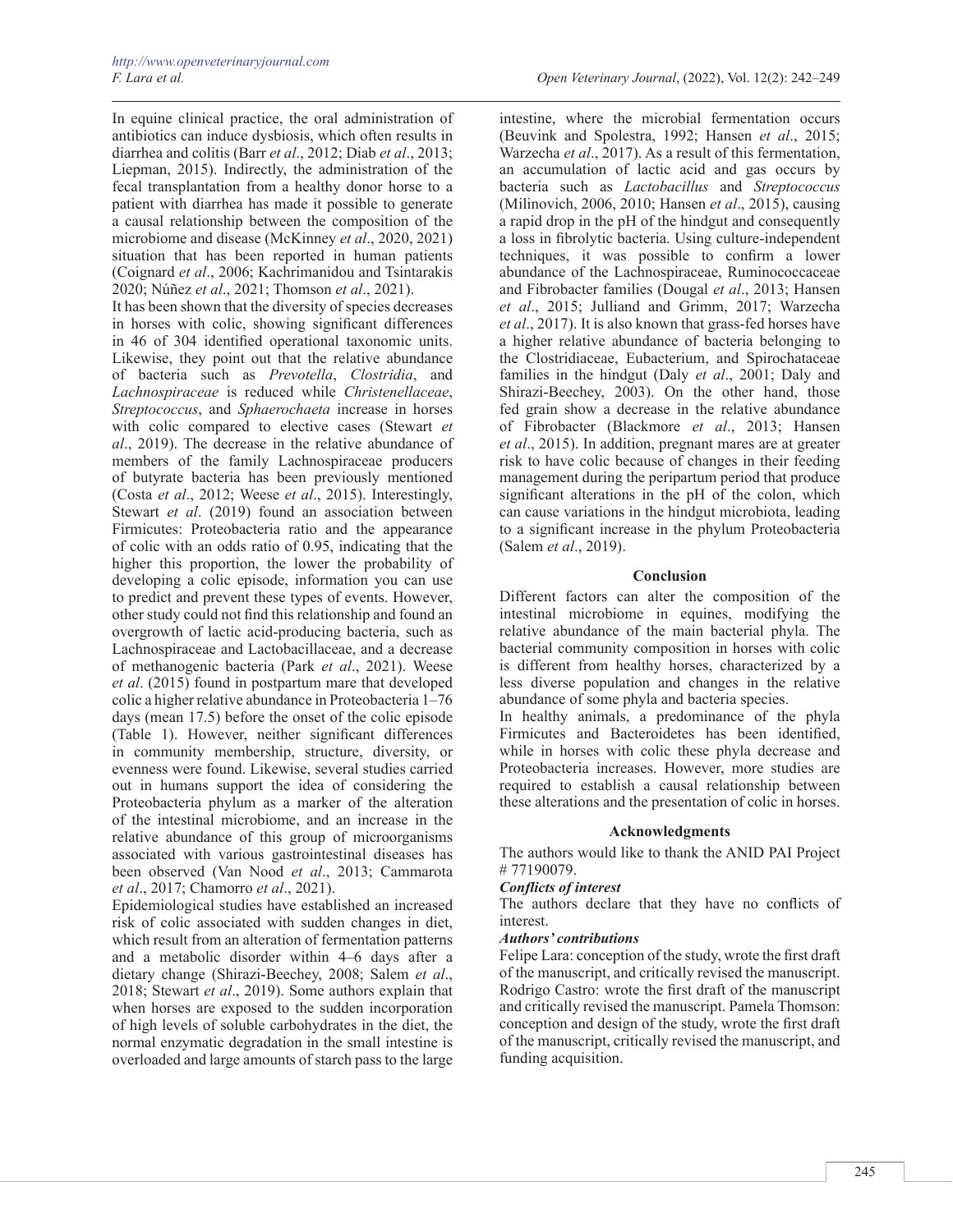## **References**

- Abreu, N.A. and Taga, M.E. 2016. Decoding molecular interactions in microbial communities. FEMS Microbiol. Rev. 40, 648–663.
- Adamberg, K., Kolk, K., Jaagura, M., Vilu, R. and Adamberg, S. 2018. The composition and metabolism of faecal microbiota is specifically modulated by different dietary polysaccharides and mucin: an isothermal microcalorimetry study. Benef. Microbes. 9, 21–34.
- Arroyo, L.G., Gomez, D.E. and Martins, C. 2018. Equine duodenitis-proximal jejunitis: a review. Can. Vet. J. 59, 510–517.
- Barko, P.C., McMicheal, M.A., Swanson, K.S. and Williams, D.A. 2018. The gastrointestinal microbiome: a review. J. Vet. Intern. Med. 32, 9–25.
- Barr, B.S., Waldridge, B.M., Reed, S.M., Clark, C., Belgrave, R., Donecker, J.M. and Weigel, D.J. 2012. Antimicrobial-associated diarrhoea in three equine referral practices. Equine. Vet. J. 45, 154–158.
- Beuvink, J.M.W. and Spoelestra, S.F. 1992. Interactions between substrate, fermentation end-products, buffering systems and gas production upon fermentation of different carbohydrates by mixed rumen microorganisms in vitro. Appl. Microbiol. Biotechnol. 37, 505–509.
- Blackmore, T., Dugdale, A., Argo, C., Curtis, G., Pinloche, E., Harris, P., Worgan, H., Girdwood, S., Dougal, K., Newbold, C. and McEwan, N. 2013. Strong stability and host specific bacterial community in faeces of ponies. PLoS One 8, e75079.
- Blikslager, A.T. 2019. Colic prevention to avoid colic Surgery: a surgeon´s perspective. J. Equine Vet. Sci. 76, 1–5.
- Bowden, A., England, G.C.W., Brennan, M.L., Mair, T.S., Furness, W.A., Freeman, S.L. and Burford, J.H. 2020. Indicators of 'critical' outcomes in 941 horses seen 'out-of-hours' for colic. Vetrec. 187, 105881.
- Britton, R.A., Young VB. 2014. Role of the intestinal microbiota in resistance to colonization by *Clostridium difficile*. Gastroenterology 146, 1547–1553.
- Cammarota G, Ianiro, G., Tilg, H., Rajilić-Stojanović, M., Kump, P., Satokari, R., Sokol, H., Arkkila, P., Pintus, C., Hart, A., Segal, J., Aloi, M., Masucci, L., Molinaro, A., Scaldaferri, F., Gasbarrini, G., Lopez-Sanroman, A., Link, A., De Groot, P., De Vos, W., Högenauer, C., Malfertheiner, P., Mattila, E., Milosavljević, T., Nieuwdorp, M., Sanguinetti, M., Simren, M. and Gasbarrini, A. 2017. European consensus conference on faecal microbiota transplantation in clinical practice. Gut 66, 569–580.
- Carpuso, L. 2016. The intestinal microbiota. Recenti. Prog. Med. 107, 257–266.
- Cerqueira, F.M., Photenhauer, A.L., Pollet, R.M., Brown, H.A. and Koropatkin, N.M. 2020. Starch

Digestion by Gut Bacteria: Crowdsourcing for Carbs. Trends Microbiol. 28, 95–108.

- Chamorro, N., Montero, D.A., Gallardo, P., Farfán, M., Contreras, M., De la Fuente, M., Dubois, K., Hermoso, M.A., Quera, R., Pizarro-Guajardo, M., Paredes-Sabja, D., Ginard, D., Rosselló-Móra, R. and Vidal, R. 2021. Landscapes and bacterial signatures of mucosa-associated intestinal microbiota in Chilean and Spanish patients with inflammatory bowel disease. Microb. Cell. 8, 223–238.
- Chen, D., Jin, D., Huang, S., Wu, J., Xu, M., Liu, T., Dong, W., Liu, X., Wang, S., Zhong, W., Liu, Y., Jiang, R., Piao, M., Wang, B. and Cao, H. 2020. Clostridium butyricum, a butyrate-producing probiotic, inhibits intestinal tumor development through modulating Wnt signaling and gut microbiota. Cancer Lett. 469, 456–467.
- Chung, W.S., Meijerink, M., Zeuner, B., Holck, J., Louis, P., Meyer, A.S., Wells, J.M., Flint, H.J., and Duncan, S.H. 2017. Prebiotic potential of pectin and pectic oligosaccharides to promote antiinflammatory commensal bacteria in the human colon. FEMS Microbiol. Ecol. 93(11); doi: 10.1093/ femsec/fix127.
- Coignard, B., Barbut, F., Blanckaert, K., Thiolet, J.M., Poujol, I., Carbonne, A., Petit, J.C. and Desenclos, J.C.2006. Emergence of *Clostridium difficile* toxinotype III, PCR-ribotype 027-associated disease, France, 2006. Euro. Surveill. 11, E060914.1.
- Cook, V. and Hassel, D. 2014. Evaluation of the colic in horses: decision for referral. Vet. Clin. North Am. Equine Pract. 30, 383–398.
- Costa, M.C., Arroyo, L.G., Allen–Vercoe, E., Stampeli, H.R., Kim, P.T., Sturgeon, A. and Weese, J.S. 2012. Comparison of the fecal microbiota of healthy horses and horses with colitis by High throughput sequencing of the v3-v5 region of the 16S rRNA gene. PLoS One. 7, e41484.
- Costa, M.C. and Weese, J.S. 2012. The equine intestinal microbiome. Anim. Health Res. Rev. 13, 121–128.
- Costa, M.C. and Weese, J.S. 2018. Understanding the intestinal microbiome in health and disease. Vet. Clin. North Am. Equine Pract. 34, 1–12.
- [Crouzet](https://pubmed.ncbi.nlm.nih.gov/?term=Crouzet+L&cauthor_id=23433203), L., [Gaultier,](https://pubmed.ncbi.nlm.nih.gov/?term=Gaultier+E&cauthor_id=23433203) E., [Del'Homme](https://pubmed.ncbi.nlm.nih.gov/?term=Del%27Homme+C&cauthor_id=23433203), C., [Cartier](https://pubmed.ncbi.nlm.nih.gov/?term=Cartier+C&cauthor_id=23433203), C., [Delmas](https://pubmed.ncbi.nlm.nih.gov/?term=Delmas+E&cauthor_id=23433203), E., Dapoigny, M., Fioramonti, J. and Bernalier-Donadilleet, A. 2013. The hypersensitivity to colonic distension of IBS patients can be transferred to rats through their fecal microbiota. Neurogastroenterol. Motil. 25, e272–e282.
- Curtis, L., Burford, J.H., England, G.C. and Freeman, S.L. 2019. Risk factors for acute abdominal pain (colic) in the adult horse: a scoping review of risk factors, and a systematic review of the effect of management-related changes. PLoS One 14, e0219307.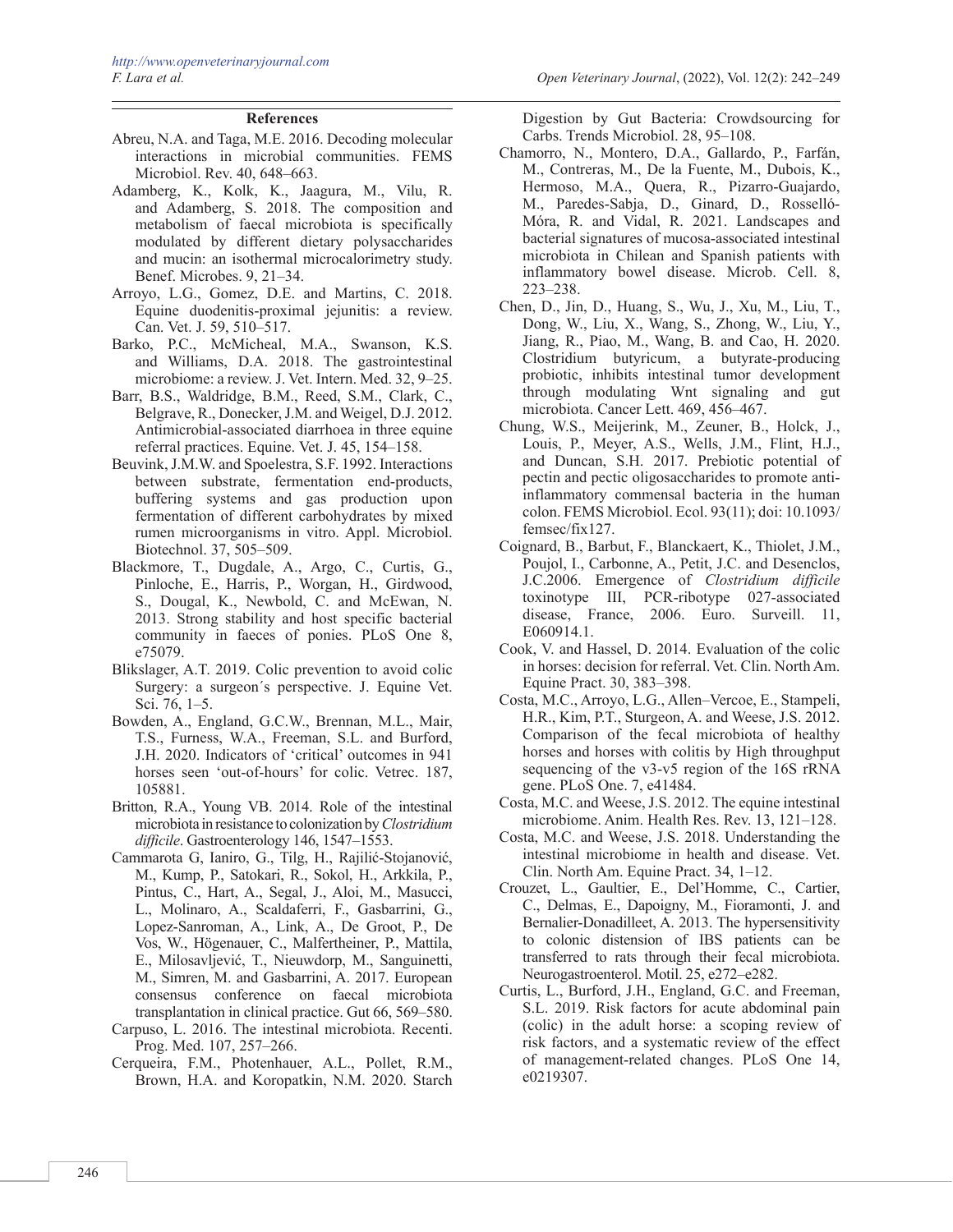- Daly, K., Stewart, C.S., Flint. H.J. and Shirazi–Beechey, S.P. 2001. Bacterial diversity within the equine large intestine as revealed by molecular analysis of cloned 16S rRNA genes. FEMS Microbiol. Ecol. 38, 141–151.
- Daly, K. and Shirazi-Beechey, S.P. 2003. Design and evaluation of groupspecific oligonucleotide probes for quantitative analysis of intestinal ecosystems: their application to assessment of equine colonic microflora. FEMS Microbiol. Ecol. 44, 243–252.
- [Daly,](https://pubmed.ncbi.nlm.nih.gov/?term=Daly+K&cauthor_id=21816118) K., [Proudman](https://pubmed.ncbi.nlm.nih.gov/?term=Proudman+CJ&cauthor_id=21816118), C.J., [Duncan](https://pubmed.ncbi.nlm.nih.gov/?term=Duncan+SH&cauthor_id=21816118), S.H., [Flint](https://pubmed.ncbi.nlm.nih.gov/?term=Flint+HJ&cauthor_id=21816118) HJ, [Dyer](https://pubmed.ncbi.nlm.nih.gov/?term=Dyer+J&cauthor_id=21816118) J. and Shirazi-Beechey, S.P. 2012. Alterations in microbiota and fermentation products in equine large intestine in response to dietary variation and intestinal disease. Br. J. Nutr. 107, 989–995.
- Destrez A, Grimm P, Cézilly F, Julliand V. 2015. Changes of the hindgut microbiota due to high– starch diet can associate with behavioral stress response in horses. Physiol Behav 149, 159–164.
- Destrez, A., Grimm, P. and Julliand, V. 2019. Dietaryinduced modulation of the hindgut microbiota is related to behavioral responses during stressful events in horses. Physiol. Behav. 202, 94–100.
- Diab, S.S., Songer, G. and Uzal, F.A. 2013. Clostridium difficile infection in horses: a review. Vet. Microbiol. 167, 42–49.
- Dougal, K., De la Fuente, G., Harris, P.A., Girdwood, S.E., Pinloche, E. and Newbold, C. 2013. Identification of a core Bacterial community within the large intestine of the horse. PLoS One 8, e77660.
- Dougal, K., De la Fuente, G., Harris, P.A., Girdwood, S.E., Pinloche, E., Geor, R.J., Nielsen, B.D., Schott, H.C., Elzinga, S. and Newbold, J. 2014. Characterisation of the faecal bacterial community in adult and elderly horses fed a high fibre, high oil or high starch diet using 454 pyrosequencing. PLoS One 9, e87424.
- Ericsson, A.C., Johnson, P.J., Lopes, M.A., Perry, S.C. and Lanter, H.R. 2016. A microbiological map of the Healthy equine gastrointestinal tract. PLoS One 11, e0166523.
- [Hansen](https://www.ncbi.nlm.nih.gov/pubmed/?term=Hansen NC%5BAuthor%5D&cauthor=true&cauthor_uid=26246403), N.C.K., [Avershina](https://www.ncbi.nlm.nih.gov/pubmed/?term=Avershina E%5BAuthor%5D&cauthor=true&cauthor_uid=26246403), E., [Mydland,](https://www.ncbi.nlm.nih.gov/pubmed/?term=Mydland LT%5BAuthor%5D&cauthor=true&cauthor_uid=26246403) L.T., [Næsset,](https://www.ncbi.nlm.nih.gov/pubmed/?term=N%26%23x000e6%3Bsset JA%5BAuthor%5D&cauthor=true&cauthor_uid=26246403) J.A., [Austbø,](https://www.ncbi.nlm.nih.gov/pubmed/?term=Austb%26%23x000f8%3B D%5BAuthor%5D&cauthor=true&cauthor_uid=26246403) D., Moen, B., Måge, I. and Rudi, K. 2015. High nutrient availability reduces the diversity and stability of the equine caecal microbiota. Microb. Ecol. Health Dis. 26, 27216.
- Harlow, B.E., Donley, T.M., Lawrence, L.M. and Flythe, M.D. 2015. Efect of starch source (corn, oats or wheat) and concentration on fermentation by equine faecal microbiota in vitro. J. Appl. Microbiol. 119, 1234–1244.
- Icaza-Chávez, M.E. 2013. Microbiota intestinal en la salud y la enfermedad. Revista de Gastroenterología de México 78, 240–248.
- Jalanka Tuovinen, J., Salonen, A., Nikkila, J., Immonen, O., Kekkonen, R., Lahti, L., Palva, A. and Willem, M. 2011. Intestinal microbiota in Healthy adults: Temporal analysis reveals individual and

common core and relation to intestinal symptoms. PLoS One 6, e23035.

- Janssen, A.W. and Kersten, S. 2015. The role of the gut microbiota in metabolic health. FASEB J. 29, 3111–3123.
- Jassmin, R.A.M. and Andrews, F.M. 2009. The Bacterial Community of the horse gastrointestinal tract and its relation to fermentative acidosis, laminitis, colic, and stomach ulcers. Vet. Clin. North Am. Equine Pract. 25, 199–215.
- Julliand, V. and Grimm, P. 2017. The impact of diet on the hindgut microbiome. J. Equine Vet. Sci. 52, 23–28.
- Kachrimanidou, M. and Tsintarakis, E. 2020. Insights into the Role of Human Gut Microbiota inClostridioides difficile Infection. Microorganisms 8, 200.
- Kaufman, J.M., Nekouei, O., Doyle, A.J. and Biermann, N.M. 2020. Clinical findings, diagnoses, and outcomes of horses presented for colic to a referral hospital in Atlantic Canada (2000–2015). Can. Vet. J. 61, 281–288.
- Kauter, A., Epping, L., Semmler, T., Antao, E., Kannapin, D., Stoeckle, S.D., Gehlen, H., Lübke-Becker, A., Günther, S., Wieler, L.H., Walther, B. 2019. The gut microbiome of horses: current research on equine enteral microbiota and future perspectives. Anim. Microbiome. 1, 14.
- Liepman, R. 2015. Alterations in the fecal microbiome of Healthy horses in response to antibiotic treatment. Thesis, Ohio State University, Columbus, OH.
- Lindenberg, F., Krych, L., Kot, W., Fielden, J., Frøkiær, H., Van Galen, G., Nielsen, D.S., Hansen, A.K.2019. Development of the equine gut microbiota. Sci. Rep. 9, 14427.
- Liu, G., Bou, G., Su, S., Xing, J., Qu, H., Zhang, X., Wang, X., Zhao, Y. and Dugarjaviin, M. 2019. Microbial diversity within the digestive tract contents of Dezhou donkeys. PLoS One. 14, e0226186.
- Louis, P., Hold, G.L. and Flint, H.J. 2014. The gut microbiota, bacterial metabolites, and colorectal cancer. Nat. Rev. Microbiol. 12, 661–672.
- Mach, N., Ruet, A., Clark, A., Bars-Cortina, D., Ramayo-Caldas, Y., Crisci, E., Pennarun, S., Dhorne-Pollet, S., Foury, A., Moisan, M. and Lansade, L. 2020. Priming for welfare: gut microbiota is associated with equitation conditions and behavior in horse athletes. Sci Rep. 10, 8311
- Marshall, J. and Blikslager, A. 2019. Colic: Diagnosis, surgical decision, preoperative management, and surgical Approaches to the abdomen. In Equine Surgery, Eds., Auer, J.A., Stick, J,A., Kummerle, J.M. and Prange, T. St. Louis, MO: Saunders Elsevier, pp: 521–528.
- Matsuki, T., Yahagi, K., Mori, H., Matsumoto, H., Hara, T. Tajima, S., Ogawa, E., Kodama, H., Yamamoto, K., Yamada, T., Matsumoto, S.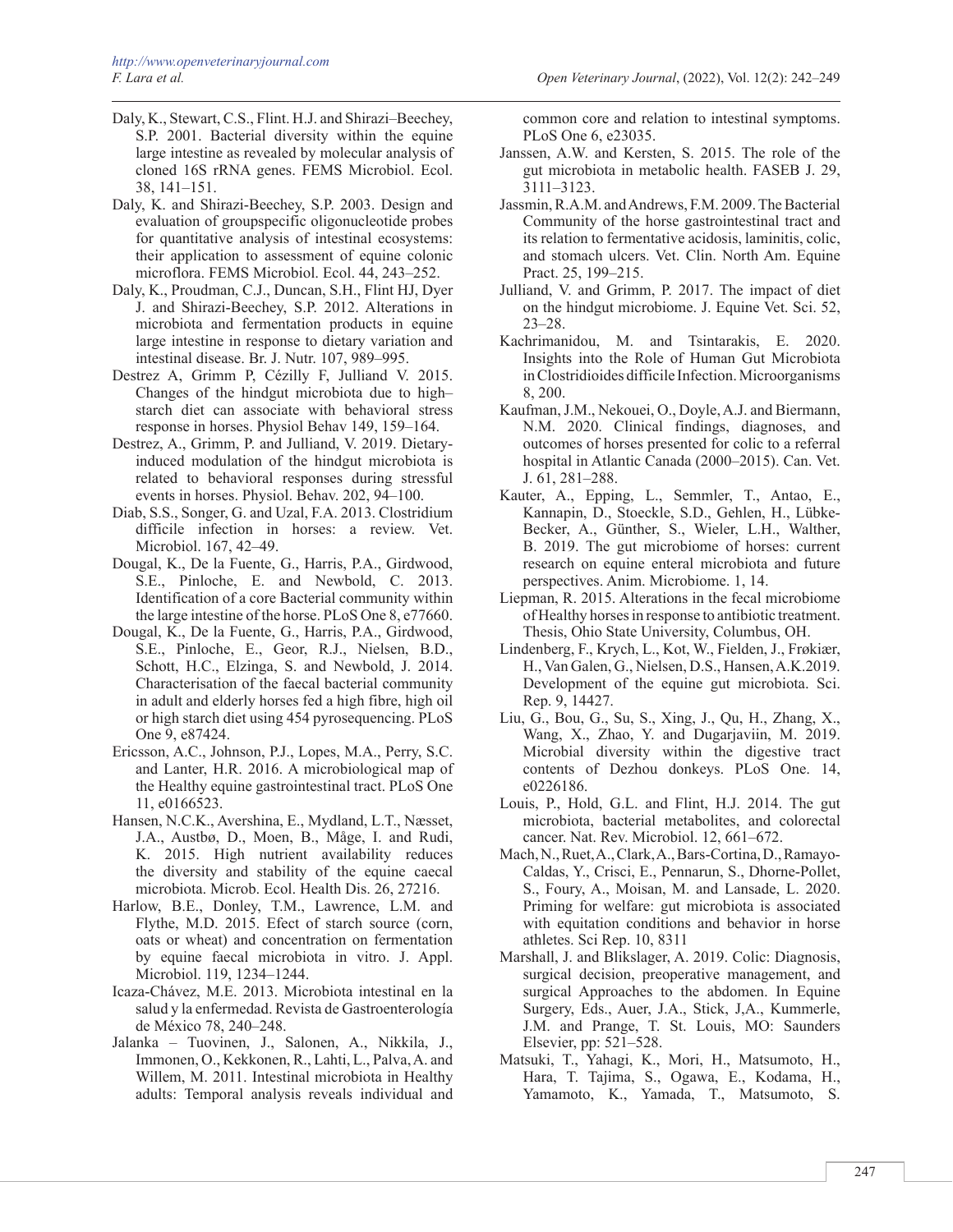and Kurokawa, K. 2016. A key genetic factor for fucosyllactose utilization affects infant gut microbiota development. Nat. Commun*.* 7, 11939.

- McKinney, C.A., Oliveira, B.C.M., Bedenice, D., Paradis, M.R. and Mazan, M., 2020. The fecal microbiota of healthy donor horses and geriatric recipients undergoing fecal microbial transplantation for the treatment of diarrhea. PLoS One 15, e0230148.
- McKinney, C.A., Bedenice, D., Pacheco, A.P., Oliveira, B.C.M., Paradis, M.R., Mazan, M. and Widmer, G. 2021. Assessment of clinical and microbiota responses to fecal microbial transplantation in adult horses with diarrhea. PLoS One. 16, e0244381.
- Medina, D., Pinto, F., Ovalle, A., Thomson, P. and Garrido, D. 2017. Prebiotics Mediate Microbial Interactions in a Consortium of the Infant Gut Microbiome. Int. J. Mol. Sci. 18, 2095.
- Mehdi, S. and Mohammad, V. 2006. A farm based prospective study of equine colic incidence and associated risk factors. J. Equine Vet. Sci. 26, 171–174.
- Milinovich, G.J., Trott, D.J., Burrell, P.C., Van Eps, A.W., Thoefner, M.B. Blackall, L.L., Al Jassim, R.A.M., Morton, J.M. and Pollitt, C.C. 2006. Changes in equine hindgut bacterial populations during oligofructose-induced laminitis. Environ. Microbiol. 8, 885–898.
- Milinovich, G.J., Klieve, A.V., Pollitt, C.C. and Trott, D.J. 2010. Microbial events in the hindgut during carbohydrate - induced equine laminitis. Vet. Clin. North Am. Equine Pract. 26, 79–94.
- Morrison, P.K., Newbold, C.J., Jones, E., Worgan, H.J., Grove-White, D.H., Dugdale, A.H., Barfoot, C., Harris, P.A. and McG Argo, C. 2018. The equine gastrointestinal microbiome: Impacts of age and obesity. Front. Microbiol. 9, e3017.
- Mueller, N.T., Bakacs, E., Combellick, J., Grigoryan, Z. and Dominguez-Bello, M.G. 2015. The infant microbiome development: mom matters. Trends Mol. Med. 21, 109–117.
- Nishida, A., Inoue, R., Inatomi, O., Bamba, S., Naito, Y. and Andoh, A. 2018. Gut microbiota in the pathogenesis of inflammatory bowel disease. Clin. J. Gastroenterol. 11, 1-10.
- Niwa, H., Kato, H., Hobo, S., Kinoshita, Y., Ueno, T., Katayama, Y., Hariu, K., Oku, K., Senoh, M., Kuroda, T. and Nakai, K. 2013. Postoperative Clostridium difficile infection with PCR ribotype 078 strain identified at necropsy in five Thoroughbred racehorses. Vet. Rec. 173, 607.
- Nomura, M., Kuroda, T., Tamura, N., Muranaka, M. and Niwa, H. 2020. Mortality, clinical findings, predisposing factors and treatment of *Clostridioides difficile* colitis in Japanese thoroughbred racehorses. Vet. Rec*.* 187, e14.
- Núñez, F.P., Quera, R., Bay, C. and Thomson, P. 2021. Fecal microbiota transplant, its usefulness beyond

Clostridioides difficile in gastrointestinal diseases. Gastroenterol. Hepatol. S0210, 5705.

- Park, T., Cheong, H., Yoon, J., Kim, A., Yun, Y. and Unno, T. 2021. Comparison of the fecal microbiota of horses with intestinal disease and their healthy counterparts. Vet. Sci. 8, 113.
- Proudman, C.J., Smith, J.E., Edwards, G.B. and French, N.P. 2002. Long-term survival of equine surgical colic cases. Part 1: Patterns of mortality and morbidity. Equine Vet. J*.* 34, 432–437.
- Rakoff-Nahoum, S., Coyne, M.J. and Comstock, L.E. 2014. An ecological network of polysaccharide utilization among human intestinal symbionts. Curr. Biol. 24, 40–49.
- Rodríguez, J.M., Murphy, K., Stanton, C., Ross, R.P., Kober, O.I., Juge, N., Avershina, E., Rudi, K., Narbad, A., Jenmalm, M.C., Marchesi, J.R. and Collado, M.C. 2015. The composition of the gut microbiota throughout life, with an emphasis on early life. Microb. Ecol. Health Dis. 26, 26050.
- Salem, S.E., Maddox, T.W., Berg, A., Antczak, P., Ketley, J.M., Williams, N.J. and Archer, D.C. 2018. Variation in faecal microbiota in a group of horses managed at pasture over a 12-month period. Sci. Rep. 8, e8510.
- Salem, S., Hough, R., Probert, C., Maddox, T., Antczak, P., Ketley, J.M., Williams, N.J., Stoneham, S.J. and Archer, D.C. 2019. A longitudinal study of the faecal microbiome and metabolome of periparturient mares. Peer. J. 7, e6687.
- Scantlebury, C.E., Archer, D.C., Proudman, C.J. and Pinchbeck, G.L. 2015. Management and horselevel risk factors for recurrent colic in the UK general equine practice population. Equine Vet. J. 47, 202-206.
- Schoster, A., Kunz, T., Lauper, M., Graubner, C., Schmitt, S. and Weese, J.S. 2019. Prevalence of *Clostridium difficile* and *Clostridium perfringens* in Swiss horses with and without gastrointestinal disease and microbiota composition in relation to *Clostridium difficile* shedding. Vet. Microbiol. 239, 108433.
- Shirazi-Beechey, S.P. 2008. Molecular insights into dietary induced colic in the horse. Equine Vet. J. 40, 414–421.
- Steelman, S.M., Chowdhary, B.P., Dowd, S., Suchodolski, J. and Janecka, J. 2012. Pyrosequencing of 16S rRNA genes in fecal samples reveals high diversity of hindgut microflora in horses and potential links to chronic laminitis. BMC Vet. Res. 8, e231.
- Stewart, H.L., Pitta, D., Indugu, N., Vecchiarelli, B., Engiles, J.B., Southwood, L.L. 2018. Characterization of the fecal microbiota of healthy horses. Am. J. Vet. Res. 79, 811–819
- Stewart, H.L., Southwood, L.L., Indugu, N., Vecchiarelli, B., Engiles, J.B. Pitta, D. 2019. Differences in the equine fecal microbiota between